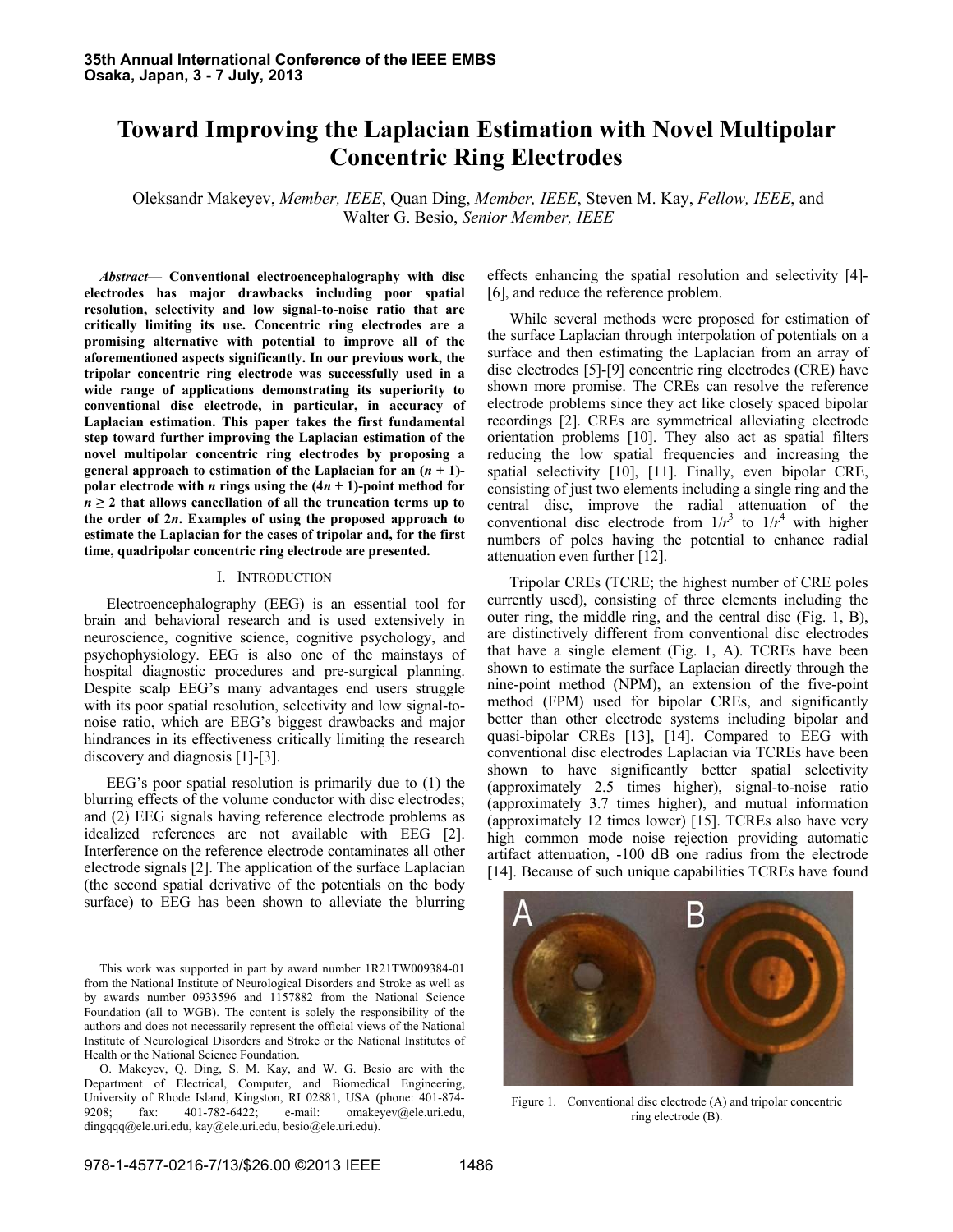numerous applications in a wide range of areas including brain-computer interface [16], seizure onset detection [17], [18] seizure attenuation using transcranial focal stimulation applied via TCREs [19]-[22], etc.

Taking a next fundamental step toward development of multipolar CREs, in this study the Laplacian is derived for a general case of  $(n + 1)$ -polar CRE with *n* rings using the  $(4n)$  $+$  1)-point method for  $n \geq 2$  and it is demonstrated how the accuracy of the Laplacian estimation increases with the increase of *n* due to elimination of higher order truncation terms. Furthermore, the Laplacian estimations for TCRE and quadripolar CRE (QCRE) are derived numerically using the proposed general case approach.

## II. PRELIMINARIES AND NOTATIONS

## *A. Five-Point Method (Bipolar CRE)*

As shown in Fig. 2  $v_0$  through  $v_{nr,4}$  are the potentials at points  $p_0$  through  $p_{nr,4}$ , respectively. To simplify the narrative,  $v_0$  through  $v_{nr,4}$  may also signify points  $p_0$  through  $p_{nr,4}$ .  $v_0$ ,  $v_{r,1}$ ,  $v_{r,2}$ ,  $v_{r,3}$  and  $v_{r,4}$ , with a spacing of *r* are applied in the FPM (a bipolar CRE configuration Laplacian estimation) following Huiskamp's [23] calculation of the Laplacian. The Laplacian potentials at point  $p_0$  are calculated using Taylor expansion:

$$
\Delta v_0 = \frac{\partial^2 v}{\partial x^2} + \frac{\partial^2 v}{\partial y^2} = \frac{1}{r^2} \left( \sum_{i=1}^4 v_{r,i} - 4v_0 \right) + O(r^2)
$$
 (1)

where 
$$
O(r^2) = \frac{r^2}{4!} \left(\frac{\partial^4 v}{\partial x^4} + \frac{\partial^4 v}{\partial y^4}\right) + \frac{r^4}{6!} \left(\frac{\partial^6 v}{\partial x^6} + \frac{\partial^6 v}{\partial y^6}\right) + \dots
$$

is the truncation error. Expression (1) can be generalized by taking the integral along the circle of radius  $r$  around  $p_0$  of the Taylor expansion. Defining  $x = r\cos(\theta)$  and  $y = r\sin(\theta)$  as in



Figure 2. Regular plane square grid with interpoint distance equal to *r*.

Huiskamp [23] we have:

$$
\frac{1}{2\pi} \int_{0}^{2\pi} v(r,\theta)d\theta - v_0 = \frac{r^2}{4} \Delta v_0
$$
\n
$$
+ \frac{r^4}{4!} \int_{0}^{2\pi} \sum_{j=0}^{4} \sin^{4-j}(\theta) \cos^j(\theta)d\theta \left(\frac{\partial^4 v}{\partial x^{4-j} \partial y^j}\right) + \dots
$$
\n
$$
1^{\frac{2\pi}{5}}.
$$
\n(2)

where  $\frac{1}{2\pi} \int_{0}^{2\pi} v(r,\theta) d\theta$  is the average potential on the ring

of radius *r* and  $v_0$  is the potential on the disc of the CRE.

## *B. Nine-Point Method (TCRE)*

To derive the Laplacian for the TCRE using NPM we add another FPM applying the integral along a circle of radius 2*r*  $(v_0, v_{2r,1}, v_{2r,2}, v_{2r,3} \text{ and } v_{2r,4} \text{ on Fig. 2) around point } p_0$ . The following is obtained for the average potential on the ring of radius 2*r* and disc:

$$
\frac{1}{2\pi} \int_{0}^{2\pi} v(2r,\theta) d\theta - v_0 = \frac{(2r)^2}{4} \Delta v_0
$$
\n
$$
+ \frac{(2r)^4}{4!} \int_{0}^{2\pi} \int_{j=0}^{4} \sin^{4-j}(\theta) \cos^j(\theta) d\theta \left(\frac{\partial^4 v}{\partial x^{4-j} \partial y^j}\right) + \dots
$$
\n(3)

Next, we multiply (2) by 16 and subtract (3) canceling the fourth-order truncation term and resulting in the Laplacian estimation:

$$
\Delta v_0 \approx \frac{1}{3r^2} \{ 16(\frac{1}{2\pi} \int_0^{2\pi} v(r,\theta) d\theta - v_0) - (\frac{1}{2\pi} \int_0^{2\pi} v(2r,\theta) d\theta - v_0) \}
$$
\n(4)

## III. MAIN RESULTS

## *A. General (4n + 1)-Point Method for (n + 1)-polar CRE with n Rings*

Generalizing (2) and (3) for a case of CRE with *n* rings (*n*  $\geq$  2) we obtain a set of *n* FPM equations, one for each ring with radii ranging from *r* to *nr* ( $v_0$ ,  $v_{nr,1}$ ,  $v_{nr,2}$ ,  $v_{nr,3}$  and  $v_{nr,4}$  on Fig. 2) around point  $p_0$  for which we have:

$$
\frac{1}{2\pi} \int_{0}^{2\pi} v(nr,\theta) d\theta - v_0 = \frac{(nr)^2}{4} \Delta v_0
$$
  
+ 
$$
\frac{(nr)^4}{4!} \int_{0}^{2\pi} \sum_{j=0}^{4} \sin^{4-j}(\theta) \cos^j(\theta) d\theta (\frac{\partial^4 v}{\partial x^{4-j} \partial y^j})
$$
(5)  
+ 
$$
\frac{(nr)^6}{6!} \int_{0}^{2\pi} \sum_{j=0}^{6} \sin^{6-j}(\theta) \cos^j(\theta) d\theta (\frac{\partial^6 v}{\partial x^{6-j} \partial y^j}) + ...
$$

To estimate the Laplacian for this general case the *n* equations have to be combined in a way that cancels all the truncation terms up to the highest order that can be achieved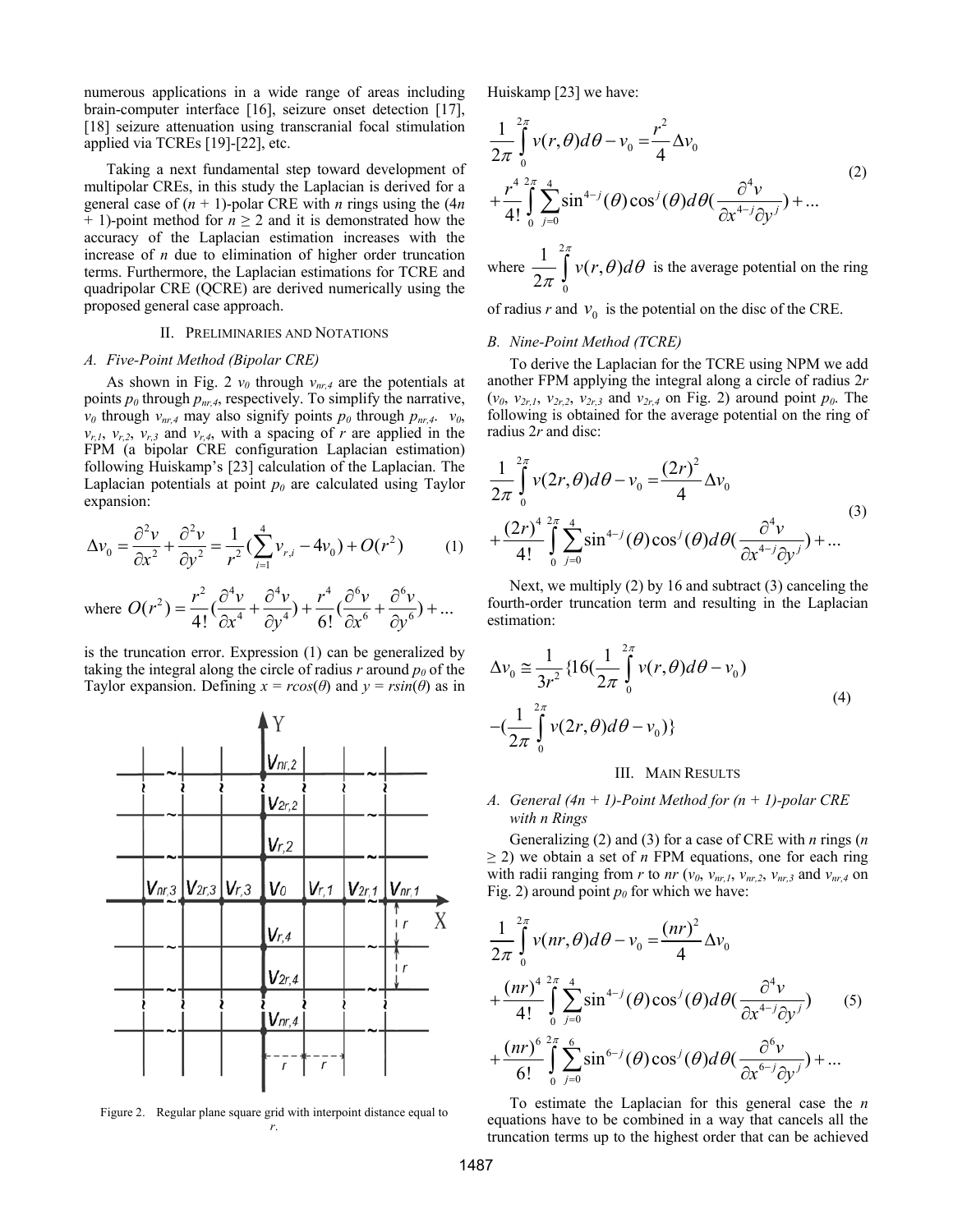for *n* rings increasing the accuracy of the Laplacian estimation. In order to find such a combination we arrange the coefficients  $l^k$  of the truncation terms with the general

form 
$$
\frac{(lr)^k}{k!} \int_{0}^{2\pi} \sum_{j=0}^{k} \sin^{k-j}(\theta) \cos^j(\theta) d\theta \left(\frac{\partial^k v}{\partial x^{k-j} \partial y^j}\right)
$$
 for

order *k* ranging in increments of 2 from 4 to some even positive integer  $m$  ( $m \ge 4$ ) and ring radius multiplier *l* ranging from 1 [equation (2)] to *n* [equation (5)] into the  $(m - 2)/2$  by *n* matrix *A* as follows:

$$
A = \begin{pmatrix} 1^4 & 2^4 & \cdots & n^4 \\ 1^6 & 2^6 & \cdots & n^6 \\ \vdots & \vdots & \ddots & \vdots \\ 1^m & 2^m & \cdots & n^m \end{pmatrix} = \begin{pmatrix} 1 & 2^4 & \cdots & n^4 \\ 1 & 2^6 & \cdots & n^6 \\ \vdots & \vdots & \ddots & \vdots \\ 1 & 2^m & \cdots & n^m \end{pmatrix}
$$
 (6)

A matrix equation of the form:

$$
A\overline{x} = \overline{0} \tag{7}
$$

is equivalent to a homogeneous system of linear equations where 0 is the  $(m - 2)/2$ -dimensional zero vector and  $\bar{x}$  is the *n*-dimensional vector that allows the cancellation of all the truncation terms up to the order of *m* by setting the linear combination of *n* coefficients  $l^k$  corresponding to all ring radii for each order *k* equal to 0.

The existence of nontrivial solution ( $\bar{x} \neq 0$ ) of equation (7) depends on the relationship between the number of rows (*m* - 2)/2 and the number of columns *n* of matrix *A*. It is known that for homogeneous systems nontrivial solutions exist only when the system is underdetermined, i.e. (*m* - 2)/2  $\leq n$  [24]. Moreover, if *A* is real as in our case, a real nontrivial solution exists. The largest number of rows the matrix *A* from (6) may have to stay underdetermined is *n* - 1, so in order to find the highest truncation term order *m* that can be cancelled with *n* rings CREs we solve  $(m - 2)/2 = n - 1$  which yields *m*  $= 2n$ . Therefore, matrix *A* can be rewritten as an *n* - 1 by *n* matrix *A'* that is a function only of the number of the rings *n*:

$$
A' = \begin{pmatrix} 1 & 2^4 & \cdots & n^4 \\ 1 & 2^6 & \cdots & n^6 \\ \vdots & \vdots & \ddots & \vdots \\ 1 & 2^{2n} & \cdots & n^{2n} \end{pmatrix}
$$
 (8)

 Equivalently to substituting *A'* for *A* into (7) it can be observed that the same nontrivial solutions are given by the null space (or kernel) of matrix *A'* [24].

## *B. Examples*

In this section (8) is used to numerically estimate the Laplacian for the cases of TCRE (2 rings) and QCRE (3 rings).

For the case of TCRE  $(n = 2)$  (8) becomes:

$$
A' = \begin{pmatrix} 1 & 2^4 \end{pmatrix} \tag{9}
$$

One of the integer vectors of the null space of matrix *A'* from (9) is [16, -1] that was used to estimate the Laplacian for TCRE in (4) as well as in [13]-[22] and other works utilizing TCRE.

For the case of QCRE  $(n = 3)$  (8) becomes:

$$
A' = \begin{pmatrix} 1 & 2^4 & 3^4 \\ 1 & 2^6 & 3^6 \end{pmatrix}
$$
 (10)

One of the integer vectors of the null space of matrix *A'* from (10) is [270, -27, 2], so the Laplacian estimation that cancels the truncation terms in (5) up to the sixth order for QCRE can be written as follows:

$$
\Delta v_0 \approx \frac{1}{45r^2} \{270(\frac{1}{2\pi} \int_0^{2\pi} v(r,\theta)d\theta - v_0) -27(\frac{1}{2\pi} \int_0^{2\pi} v(2r,\theta)d\theta - v_0) -27(\frac{1}{2\pi} \int_0^{2\pi} v(2r,\theta)d\theta - v_0) -42(\frac{1}{2\pi} \int_0^{2\pi} v(3r,\theta)d\theta - v_0)\}
$$
(11)

It should be noted that null space vectors used for TCRE and QCRE Laplacian estimations in (4) and (11) respectively are not unique. From the properties of matrix multiplication it is known that for any vector  $\overline{x}$  that belongs to the null space of matrix *A* and a scalar *c* the scaled vector  $c\overline{x}$  also belongs to the null space of the same matrix *A* since  $(cA)\overline{x} = c(A\overline{x})$ . Therefore, any scaled version of given null space vector would also be a null space vector.

Estimation of the Laplacian for any other number of rings  $n \geq 2$  can be performed in the identical manner.

## IV. DISCUSSION

In this study we propose the general approach to estimating the Laplacian for  $(n + 1)$ -polar CREs using the  $(4n)$  $+ 1$ )-point method for  $n \ge 2$ . This approach allows cancelling all the truncation terms up to the order of 2*n* which is demonstrated to be the highest order achievable for a CRE with *n* rings. It should be noted that the accuracy of Laplacian estimation increases with the increase of *n* due to elimination of higher order truncation terms. The general approach is illustrated with two examples deriving the currently used Laplacian estimation for TCRE and, for the first time, introducing the Laplacian estimation for QCRE.

The directions of future work are two-fold. First, for any  $n \geq 2$  the null space vectors of matrix *A'* in (8) can easily be calculated numerically through finding the column echelon form of the matrix using methods like Bareiss algorithm which for exactly given integer matrices such as *A'* in (8) have been shown to be more efficient than the standard Gaussian elimination [25]. However, deriving the analytic expression for the null space vectors of *A'* as a function of *n* would be even more efficient in terms of its computation. Second, while the accuracy of Laplacian estimation increases with the increase of *n*, computer simulations need to be